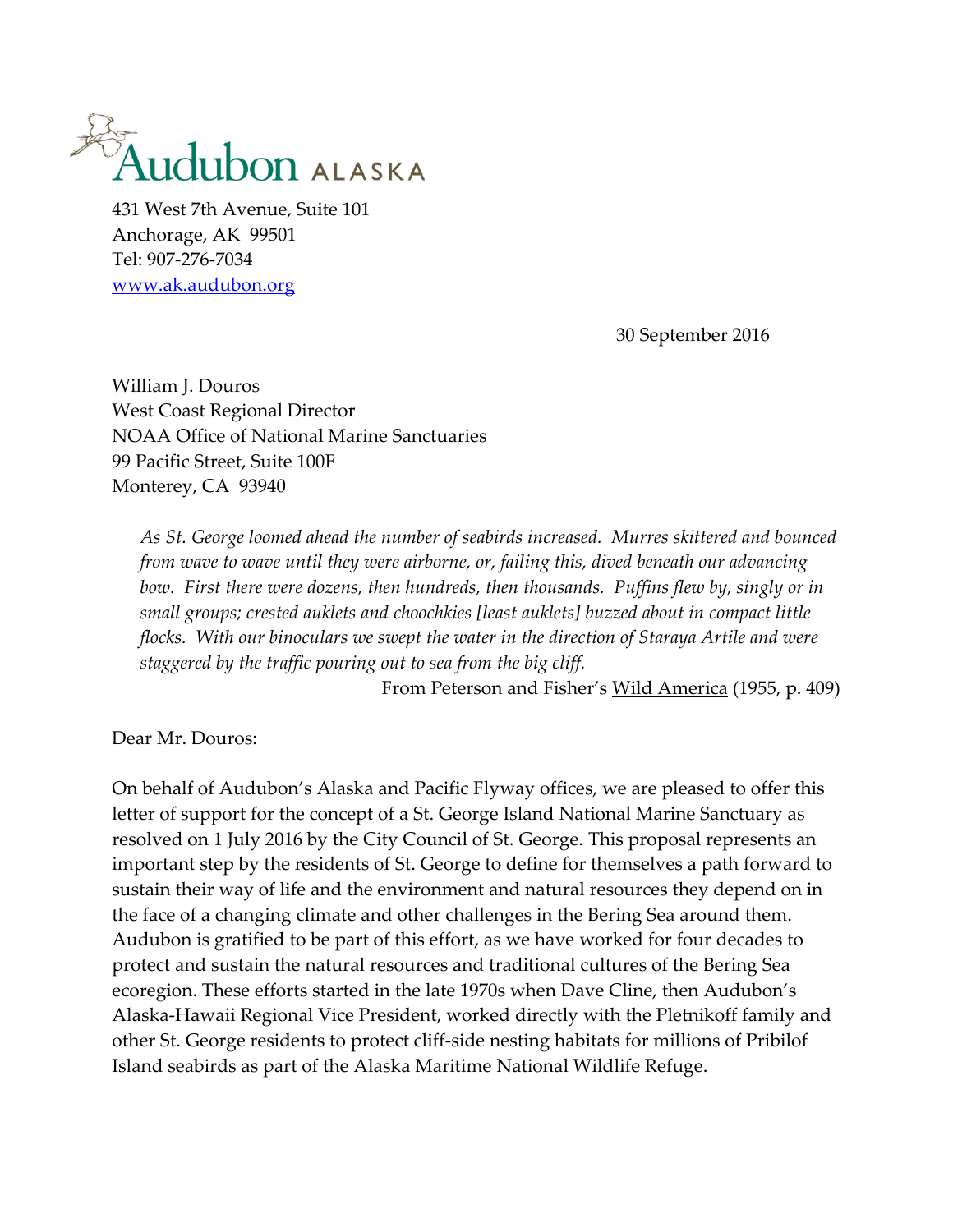Evaluating and ultimately designating a marine sanctuary rests in part on the degree to which the proposed sanctuary meets and addresses several criteria and considerations. The following excerpt on the Pribilof Islands (specifically including St. George) from <u>The Important Bird Areas of the Bering Sea Ecoregion<del>'</del> (pp. 28-29) addresses many of</u> those factors, including the extraordinary value to birds and other wildlife, as well as threats and conservation needs and opportunities:

**Habitat:** Island landscapes are dominated by rolling upland tundra hills and ridges with volcanic gravel cinder cones and lava fields. Formidable seacliffs on St. Paul s southwest coast and most of St. George, with some of St. George s more than 1,000 feet (305 m) high, are especially attractive to nesting seabirds. The extensive seacliffs in close proximity to rich food sources along the continental shelf break, particularly the Pribilof Canyon, account for St. George s attractiveness to spectacularly abundant seabird populations. Other prominent habitats include nearshore intertidal waters, intertidal sand flats and volcanic sand beaches, interior scree slopes and boulder fields, and a few coastal lakes. Moist volcanic soils support tundra-heath communities of tall grasses, dwarf shrubs, an unusually rich diversity of lichens, and scattered small patch wetlands.

**Birdlife:** The estimated overall population of two million seabirds is dominated by species of the open ocean: kittiwakes, murres, northern fulmars, and auklets. Biologists estimate that 80 percent of the world's population of red-legged kittiwakes nest in the Pribilof s. Other globally significant congregations of seabirds include black-legged kittiwakes, thick-billed murres, common murres, red-faced cormorants, northern fulmars, least auklets, parakeet auklets and horned puffins. Since St. Paul Island is much farther from the food-rich shelf-edge than is St. George and has many fewer cliffs, it supports fewer nesting seabirds. Walrus Island reportedly supported the largest murre colony in Alaska until predatory foxes gained access across the sea ice and decimated the vulnerable colony. Salt Lagoon near St. Paul village attracts post-breeding shorebirds, including ruddy turnstones and rock sandpipers. The Pribilof race of rock sandpiper is an endemic subspecies breeding only on several Bering Sea islands. It nests on upland tundra areas of the island before migrating east not south, as with other shorebirds to the tideflats of upper Cook Inlet, where it winters feeding on fingernail-size clams at low tide. Year round residents of the islands include gray-crowned rosy finches and winter wrens, with the latter reaching its northernmost breeding site in North America on St. George. Significant numbers of the threatened Alaska population of Steller's eiders winter on island coastal waters in company with king eiders, common goldeneyes, buffleheads, harlequin ducks, long-tailed ducks, black scoters, glaucous, glaucous-winged and slaty-backed gulls, and black guillemots. The islands are noted for unusual sightings of vagrant species of birds from both Asia and North America.

**Other notable wildlife:** Several hundred endangered Steller sea lions occupy haulouts on the islands rocky shores. The species most northern breeding rookery in the Bering Sea is on St. George. An estimated 75 percent of the world's depleted northern fur seal population inhabits breeding rookeries on the Pribilof Islands. Harbor seals occur in very low numbers, having suffered an 80 percent decline throughout the region. Once abundant Pacific walrus and sea otters are now rarely sighted. The only terrestrial mammals are endemic populations of Arctic fox, black-footed brown lemming, and introduced herds of domestic reindeer.

 $\overline{a}$ 

<sup>1</sup> Audubon Alaska, BirdLife International (Asia Council) and Russian Bird Conservation Union. 2004. The Important Bird Areas of the Bering Sea Ecoregion. National Audubon Society, Anchorage, Alaska. 40 pp.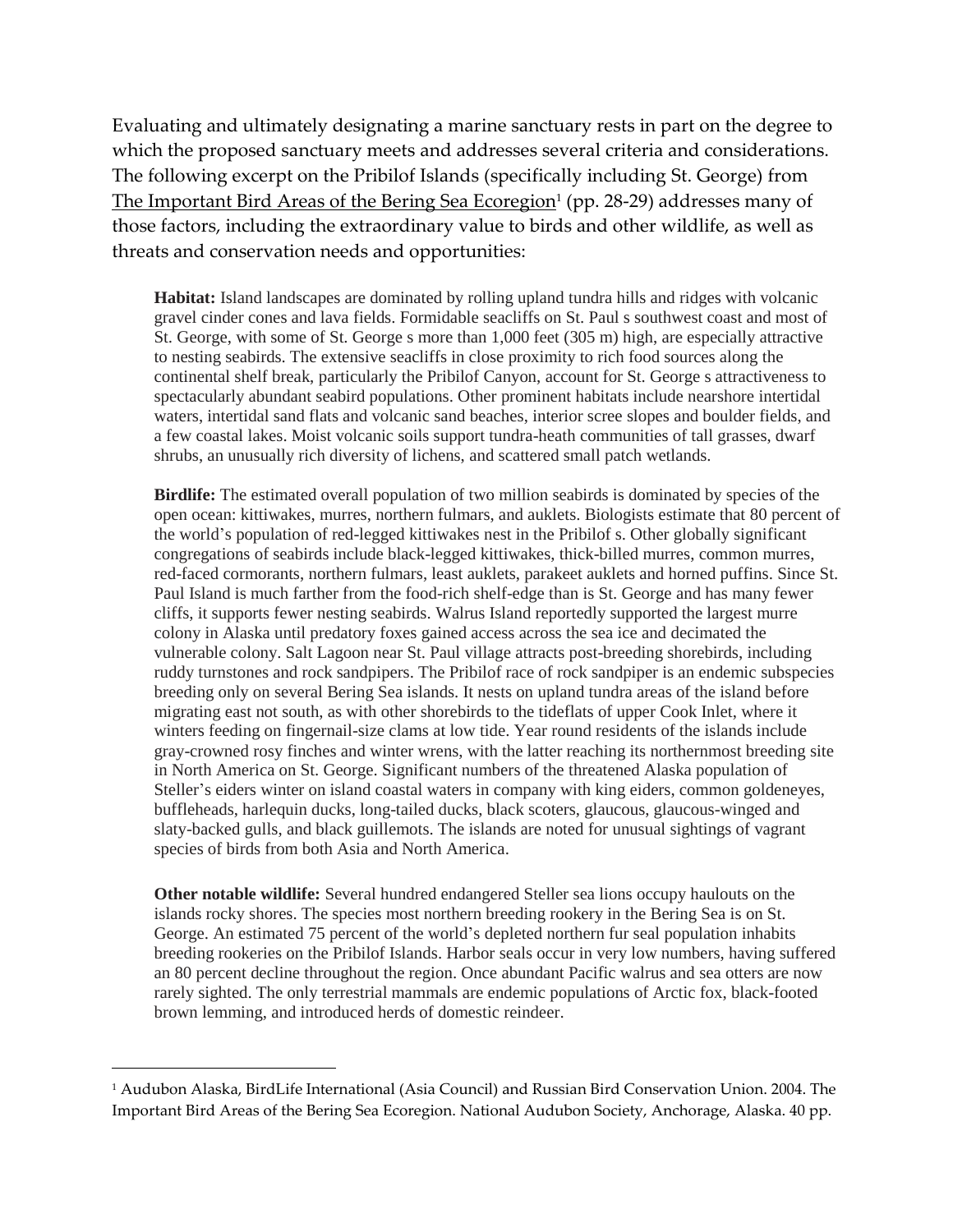**Threats:** The accidental introduction of rats from shipwrecks or vessels docking at island small boat harbors could have devastating consequences for island birdlife. There is also serious risk of fuel spills and other contaminants as local commercial fishing, marine shipping and cruise-ship vessel traffic increases. Disruption of marine food webs by industrial-scale commercial fishing, and disturbance from humans including low-flying aircraft are yet other major concerns. Domestic reindeer may be depressing numbers of ground-nesting birds.

**Conservation needs:** Collaborative rat-exclusion programs involving the USFWS and local communities have forestalled several rat invasions and must continue! Yearly monitoring and population research on birds of the Pribilof should continue. Offshore surveys of feeding seabirds are also needed. Establishment of an "International Bering Sea Ecosystem Research Station," as proposed by local people and marine conservationists, on the islands is overdue.

Below are additional Audubon perspectives on several of the key criteria and considerations:

### *The area supports present and potential economic uses.*

Economic activity on St. George is based on natural and cultural resources<sup>2</sup>, and both present (including subsistence) and potential economic uses will benefit from improved conservation and management of those resources. Beyond resource protection, designation of a St. George Marine Sanctuary would also increase economic activity through administration of the sanctuary itself as well as provide a foundation for increased research and management activities and tourism, such as wildlife viewing.

### *The public benefits of the area, such as aesthetic value, public recreation, and access to places depend on conservation and management of the area's resources.*

Without question, present and future benefits of the area depend on conservation and management of the area's resources. This is especially critical in the face of a changing climate and increasing stresses on fish and wildlife.

# *The area provides or enhances opportunities for research in marine science, including marine archaeology.*

Scholarly research on the seabirds of St. George Island dates back at least to the 1970s and 1980s34; and, as noted in the book excerpt above, there has long been interest in establishing an International Bering Sea Ecosystem Research Station. Designation of a marine sanctuary would enhance prospects for increased research activity benefiting

 $\overline{a}$ 

<sup>2</sup> http://www.apiai.org/tribes/st-george/

<sup>&</sup>lt;sup>3</sup> Hickey, Joseph J., and E. L. Craighead. 1977. A census of seabirds on the Pribilof Islands. In: Environmental Assessment of the Alaskan Continental Shelf.—Annual Rept. of Principal Investigators. Vol. 2, March 1977. NOAA/OCSEAP.

<sup>4</sup> Roby, D. D. and K. L. Brink. 1986. Breeding biology of Least Auklets on the Pribilof Islands, Alaska. Condor 88:336-346.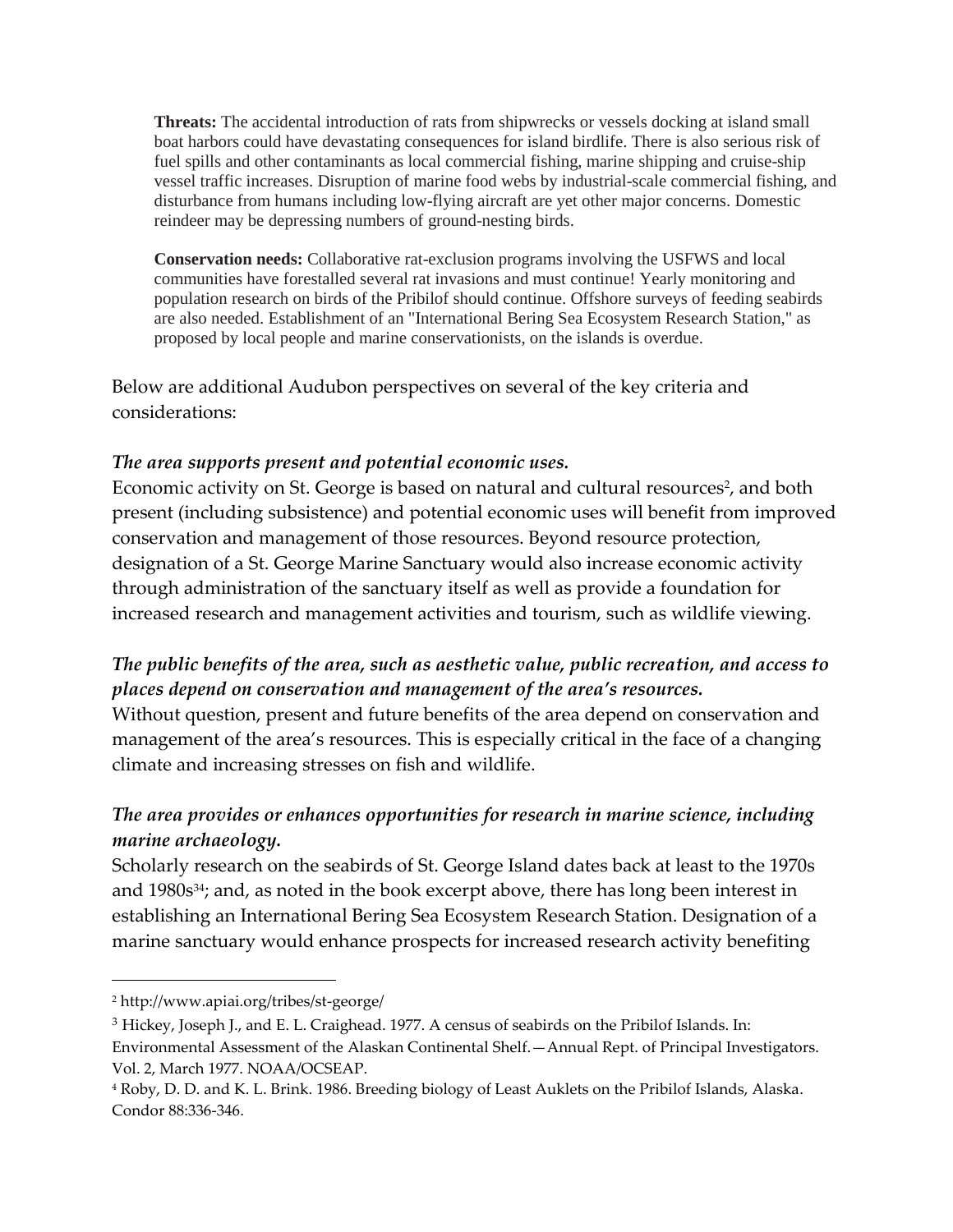conservation and management of the area's natural resources and those of the larger Bering Sea.

#### *The area provides or enhances opportunities for education.*

Opportunities to increase research activity on St. George go hand in hand with opportunities to increase education in two respects: First, visiting researchers have much to learn from the people of St. George about the area and the Bering Sea. For instance, in the early 1980s, researchers turned to the collective knowledge of the residents of St. George to help understand potential causes of the decline of Least Auklets over the past century<sup>5</sup>. Second, residents of St. George, and especially young people who potentially have career interests in the conservation and management of natural resources, will have an opportunity to interact with and learn from visiting researchers and natural resource managers. In addition, tourists and other visitors will have exceptional opportunities to learn, both from residents and researchers.

## *A national marine sanctuary would provide unique conservation and management value for this area or adjacent areas.* [and] *The existing regulatory and management authorities for the area could be supplemented or complemented to meet the conservation and management goals for the area.*

The combination of a St. George Marine Sanctuary and the St. George part of the Alaska Maritime National Wildlife Refuge, in addition to active engagement by St. George residents, would indeed provide unique conservation and management value for the area. This complementary blend of land areas would both inform and supplement regulatory and management authorities and actions by the National Marine Fisheries Service, U.S. Fish and Wildlife Service, and North Pacific Fishery Management Council. The combination of a marine sanctuary, a national wildlife refuge, and community engagement would enable an integrated, comprehensive approach to management, informed by science and local and traditional knowledge.

# *There are commitments or possible commitments for partnerships opportunities*. [and] *There is community-based support for the nomination expressed by a broad range of interests.*

Audubon writes this letter in part to encourage an action that will help protect St. George's globally significant populations of birds and wildlife. Additionally, we stand in strong support for the self-determination, leadership, and conservation stewardship exhibited by the St. George community. We are excited about possibilities for long-term

 $\overline{a}$ 

<sup>5</sup> Roby, D. D. and K. L. Brink. 1986. Breeding biology of Least Auklets on the Pribilof Islands, Alaska. Condor 88:336-346.